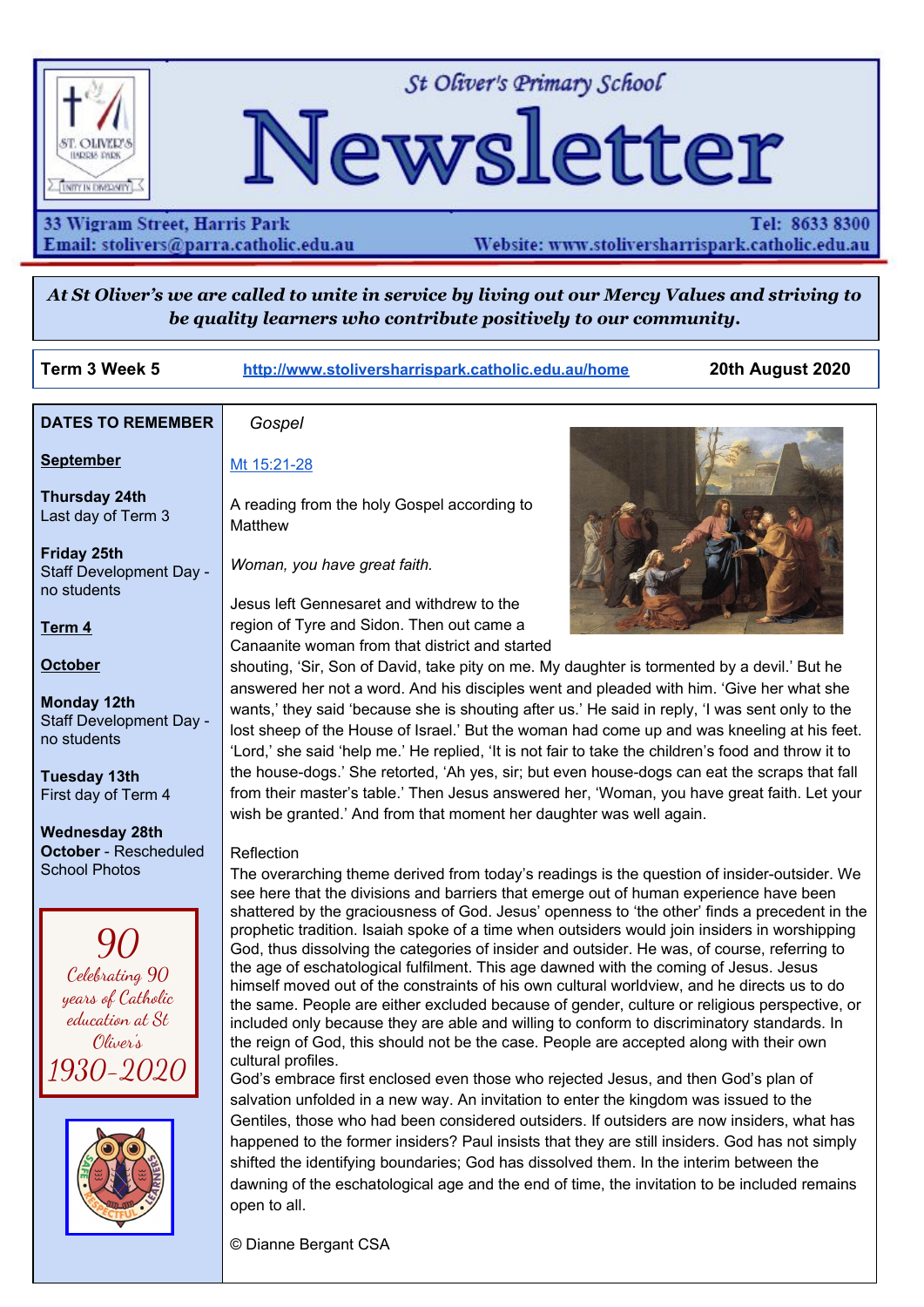

#### **Student prayer**

Dear God, please help Lebanon recover from the big explosion that they had and help all the adults and children to recover. Amen. Kameliah Yr 5

Dear God, I thank you for my family and friends, I thank you for food and water and also a roof over my head. Please help me to be loving and kind always. I also pray for those who are suffering from Covid 19. Please bless them and stop the virus. I pray for Victoria, especially because of the second wave but other than that, thank you for keeping Australia safe and happy. Please help those who suffered from the bomb in Lebanon. I feel very sorry for those who lost their loved ones. Please help them and let this never happen again. I also pray for my family in India during Covid 19. India just keeps getting more and more cases, so please bless my beautiful family. Amen.

Dear God, please help all those infected with the cornavirus and those who are losing their jobs in China and Australia because of the virus. May God help and bless these people. Amen. Mathieu Yr 5

#### **Sacraments of Initiation - First Reconciliation and First Eucharist 2021**

Due to COVID 19 the timeline for Sacraments has been delayed. Registrations for Sacrament of Reconciliation will be open later in the year.

#### **New Sacrament Team**

At St Oliver's we are currently changing the way we approach the Sacramental Program for children. Firstly, we would like to thank St Patrick's, Parramatta who have worked in collaboration with us to lead the sacramental journey for candidates in recent years.

We are now operating in our service of the sacraments independently as a community at St Oliver's. With Rev Chris de Souza's (PP) guidance and leadership, a newly formed community team has begun reimagining how the formation of the Sacraments can help all those in St Oliver's, Harris Park community to walk humbly in the way of Jesus, serving all of God's people and to be a formation experience for all.

Currently, families who are intending to enrol their child/ren into the Sacraments (Reconciliation and Eucharist) and their child is currently in Year 2 or above (or are / have turned 8 years old in 2020) you have the opportunity to join us for an online ZOOM information session on Tuesday, 13th October at 6:00pm:

- Click here to register:
	- [Sacraments](https://www.eventbrite.com.au/e/sacraments-at-st-olivers-harris-park-information-evening-tickets-116340807487?utm-medium=discovery&utm-campaign=social&utm-content=attendeeshare&aff=escb&utm-source=cp&utm-term=listing) at St Oliver's event registration

#### **Sacrament of Confirmation**

Those family members who are looking to enrol their child/ren into the Sacrament of Confirmation in 2020 please contact Anthony Matthews to enrol directly. Due to COVID 19 this process in 2020 has been placed under the care of the Parish:

[stolivers@parra.catholic.edu.au](mailto:stolivers@parra.catholic.edu.au)

The newly formed Sacramental program at St Oliver's, Harris Park will help accompany families and candidates on their faith journey where families will:

- ❏ Inquire
- ❏ Explore
- ❏ Form
- ❏ Celebrate
- ❏ Love

The responsibility of the Parish Sacramental team will help design and lead formation which will allow families and community to discover the Sacramentality of God and will experience love which fosters the understanding that we are living and active people made in the image and likeness of God.

Many thanks

Very Rev Christopher de Souza Parish Priest Monica Officer, Barbara Young, Anthony Matthews Sacramental Team Leaders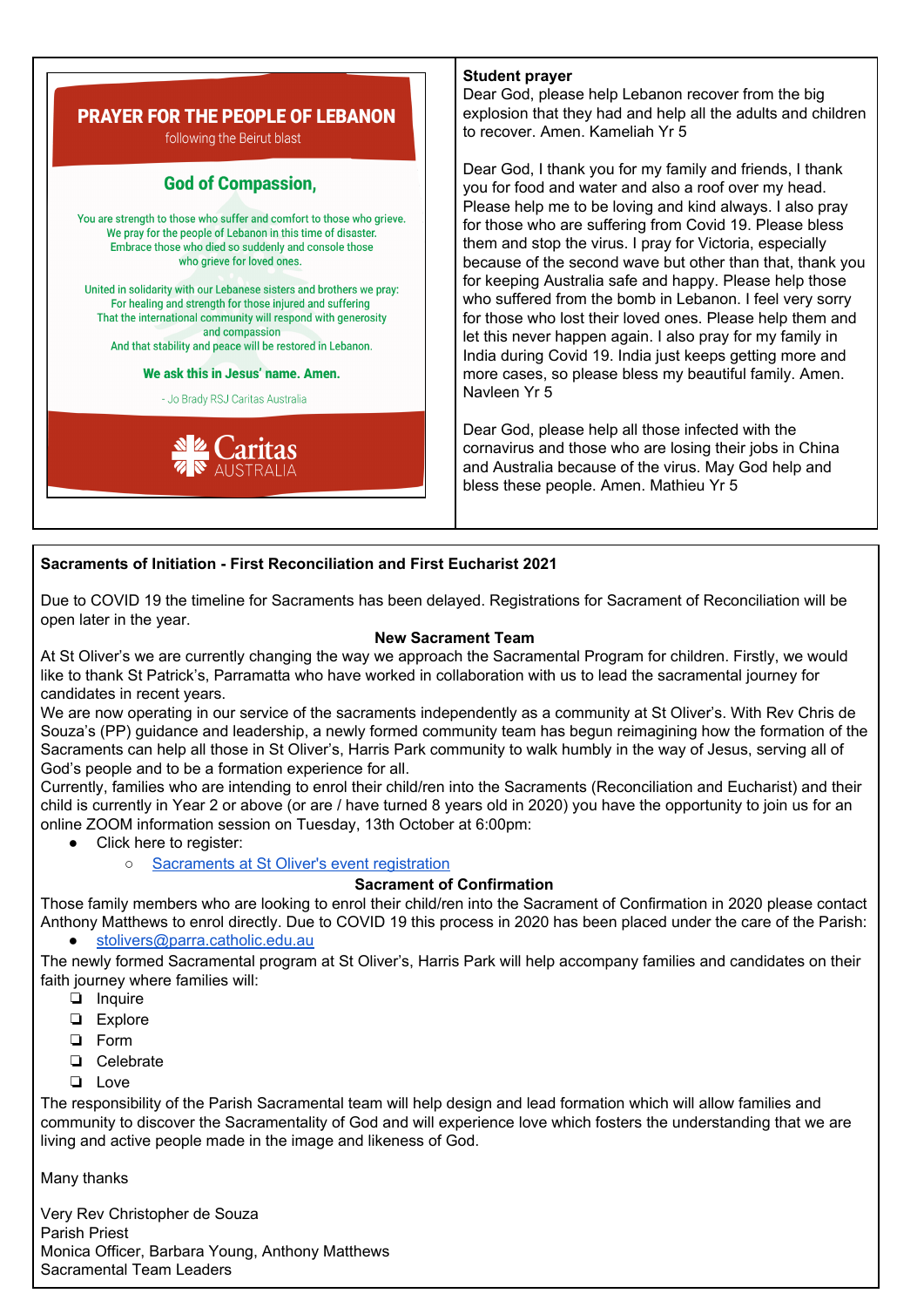#### **Sacrament of Eucharist**

Congratulations to the students listed below who received Jesus in the Sacrament of Holy Communion on Sunday.

The preparation for these families was different and had to be reimagined. It was ever present that the Holy Spirit was with them to Christ.

Lord Jesus Christ, in the Sacrament of the Eucharist you left us the outstanding manifestation of your limitless love for us. Thank you for giving our children the opportunity to experience this love in receiving the Sacrament for the first time. May your Eucharist presence keep them ever free from sin, fortified in faith, pervaded by love for God and neighbour, that they may continue to receive you throughout their lives. Amen.

| Xavier | Metcof  | Jordan | Diya  | Matylda |
|--------|---------|--------|-------|---------|
| Pierre | Francis | David  | Chase | Ryan    |

#### **PBS4L NEWS FOCUS WEEKS 4-5**

At St Oliver's we are safe with our equipment and belongings.

#### **OLI'S STAR CLASS**

Congratulations to Year 2



| K           | Elijah                                 |   | Dimitri | 2 | Emma    |
|-------------|----------------------------------------|---|---------|---|---------|
| K           | Grace                                  |   | Jel     | 2 | Tristan |
| K           | Dev                                    |   | Nathan  | 2 | Joann   |
| K           | Shaun                                  |   | Audrey  | 2 | Nuella  |
| 3           | Isata                                  | 4 | Sophie  | 5 | Ava     |
| 3           | Herewini                               | 4 | Mya     | 5 | Akeem   |
| 3           | Saisha                                 | 4 | Zaq     | 5 | Elie    |
| 6<br>6<br>6 | Christopher<br>Maria-Kayla<br>Angeline |   |         |   |         |